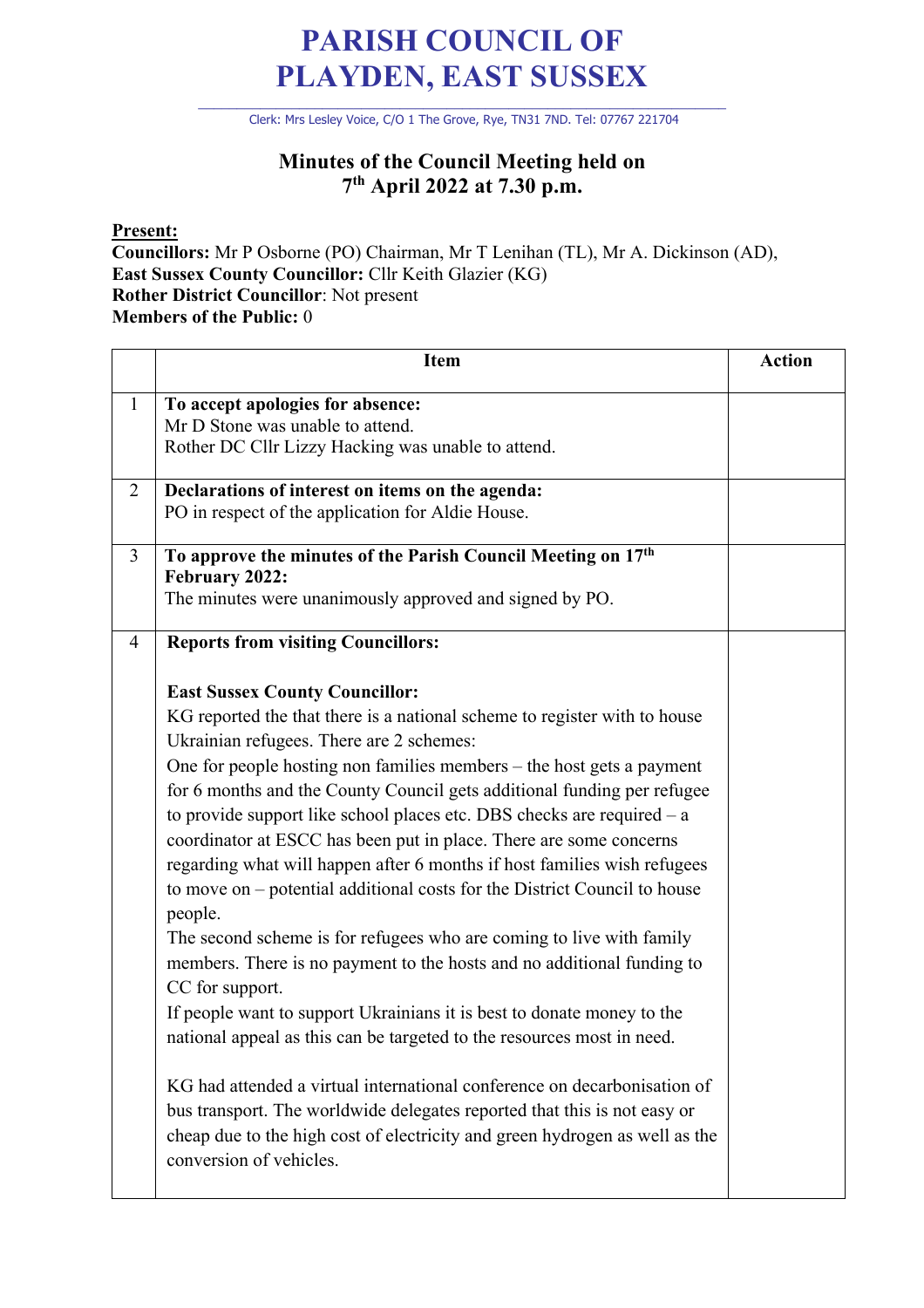|        | ESCC had put in a bid for £100m and received £41m to put in bus lanes<br>and has now been given 3 weeks to produce plans.                                                                                                                                                                                    |       |
|--------|--------------------------------------------------------------------------------------------------------------------------------------------------------------------------------------------------------------------------------------------------------------------------------------------------------------|-------|
|        | Rother District Councillor: Cllr Lizzy Hacking was not at the meeting.<br>PO reported the launch of the Rother DC community lottery and gave out<br>leaflets. Supporters of local organisations buy tickets and the<br>organisations keeps 50% of the ticket sales. Players can win prizes up to<br>£25,000. |       |
| 5      | Neighbourhood Watch.<br>The Clerk had received an update from Sussex Police.<br>Of specific local interest, a man has been arrested in connection with a<br>series of 17 offences in the Rye area (burglaries and attempted burglaries<br>at businesses and allotments).                                     |       |
| 6      | Public adjournment: To suspend the meeting for any public<br>statements. Members of the public are encouraged to attend the<br>meeting and raise any pertinent issues at this point.<br>There were no public members in attendance.                                                                          |       |
| $\tau$ | Matters arising from last minutes not covered elsewhere.                                                                                                                                                                                                                                                     |       |
|        | The Clerk had received confirmation that ESCC Highways are going to<br>repair the potholes in Houghton Lane which had been reported by the<br>Council within the next 5 days.                                                                                                                                |       |
|        | The Clerk has spoken to Care Signs regarding the footpath board and is<br>awaiting a quote for this.                                                                                                                                                                                                         |       |
|        | The Clerk has been informed that the fallen and lodged tree outside<br>Beacon Oak reported to ESCC Highways by the Council is going to be<br>cut down and removed by UK Power Networks.                                                                                                                      |       |
| 8      | Correspondence:<br>No additional correspondence to that already distributed to the<br>Councillors.                                                                                                                                                                                                           |       |
| 9      | Planning.                                                                                                                                                                                                                                                                                                    |       |
|        | <b>New applications.</b>                                                                                                                                                                                                                                                                                     |       |
|        | RR/2022/356/P                                                                                                                                                                                                                                                                                                |       |
|        | Firs Orchard, Playden Lane, Playden, TN31 7EZ<br>Addition of balcony leading from the front bedroom at first floor                                                                                                                                                                                           |       |
|        | level.<br>The Parish Council had no objections to this application.                                                                                                                                                                                                                                          | Clerk |
|        | <b>Outcomes.</b>                                                                                                                                                                                                                                                                                             |       |
|        | None                                                                                                                                                                                                                                                                                                         |       |
|        |                                                                                                                                                                                                                                                                                                              |       |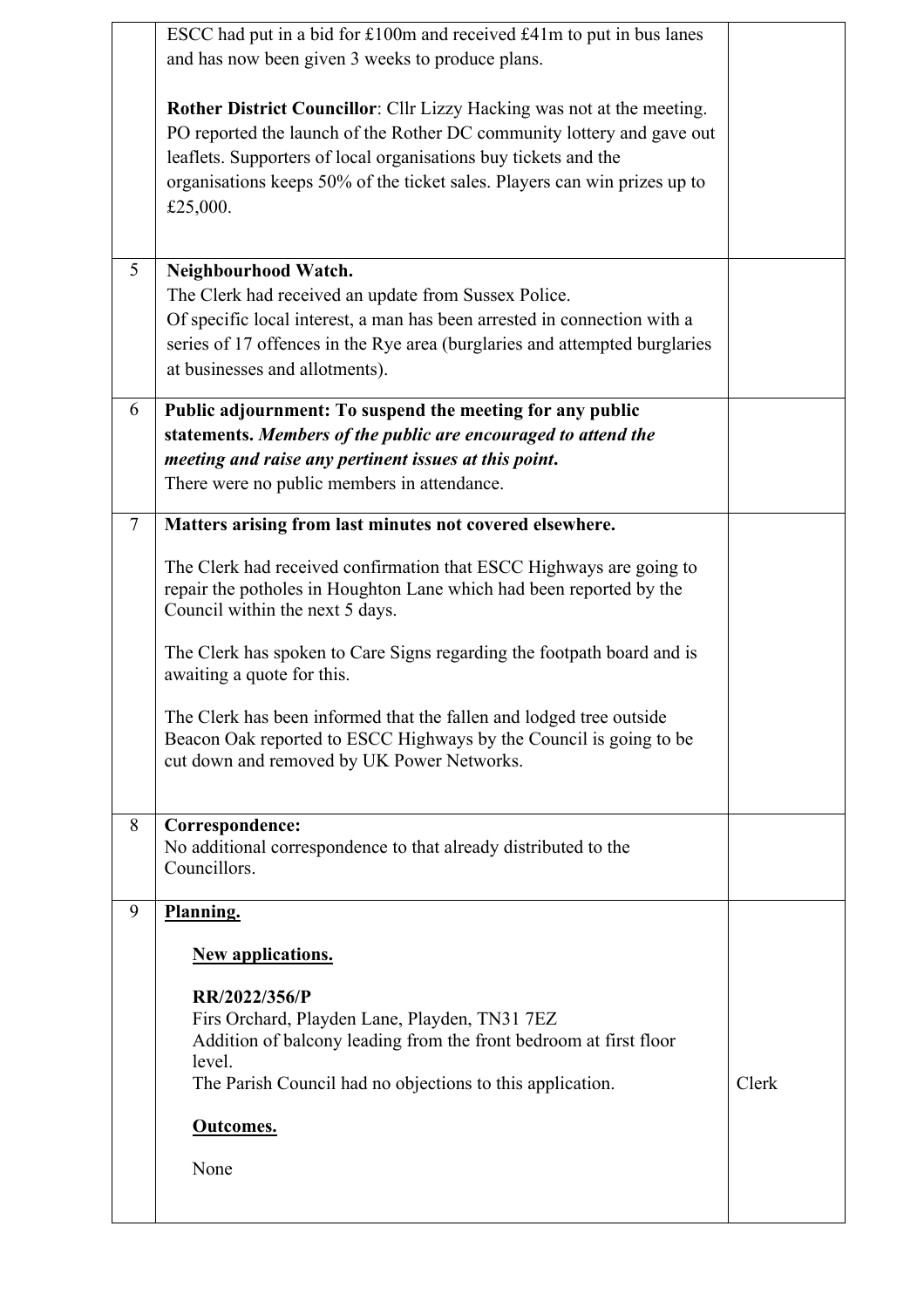|    | <b>Ongoing:</b>                                                                                                                                                                                                                                                                                                          |       |
|----|--------------------------------------------------------------------------------------------------------------------------------------------------------------------------------------------------------------------------------------------------------------------------------------------------------------------------|-------|
|    | RR/2021/2857/P<br>Aldie House, Saltbarn Lane, Playden, TN31 7PH<br>Extension to and conversion of existing barn (outbuilding) into a 2<br>bedroom dwelling.<br>Undecided                                                                                                                                                 |       |
|    | <b>Appeals</b>                                                                                                                                                                                                                                                                                                           |       |
|    | None                                                                                                                                                                                                                                                                                                                     |       |
| 10 | <b>Accounts</b>                                                                                                                                                                                                                                                                                                          |       |
|    | a) Expenditure $-$ to approve the following expenditure<br>Clerks salary : carried forward.                                                                                                                                                                                                                              |       |
|    | Reimburse Clerk for the following payments:<br>Diligence Digital (Website hosting):£120.<br>123 Reg: Domain name renewal:£19.99<br><b>Total: £139.99</b>                                                                                                                                                                 |       |
|    | SLCC subscription: £80.00<br>ESALC (£63.89) and NALC (16.55) subscriptions: £80.44<br>East Sussex County Council for additional grass cuts: £195.60                                                                                                                                                                      |       |
|    | b) Income.<br>First instalment of parish precept due this month: £2,500.                                                                                                                                                                                                                                                 |       |
|    | The Councillors discussed and agreed the following expenditure for<br>payment next month:                                                                                                                                                                                                                                |       |
|    | Playden WI: A contribution towards the running costs (affected over the<br>last 2 years by Covid restrictions, and which acts as the Playden Village<br>Hall): Agreed Payment of £200. In addition PO suggested that the Clerk<br>informs the WI that they can apply to Rother DC for a grant towards<br>needed repairs. | Clerk |
|    | A Contribution towards the maintenance of the churchyard of St<br>Michael's Church as this is also the Playden Civil Parish burial ground:<br>Agreed payment of £600 as before.                                                                                                                                          |       |
|    | A contribution to the Rother Rural Trust which supports people in the<br>local Rother rural area. The Clerk to write to RRT to request their current<br>situation and demand for assistance before a contribution is decided.                                                                                            | Clerk |
| 11 | <b>Parish Councillors reports.</b><br>There were no additional reports.                                                                                                                                                                                                                                                  |       |

There being no further business the meeting closed at 8.17pm